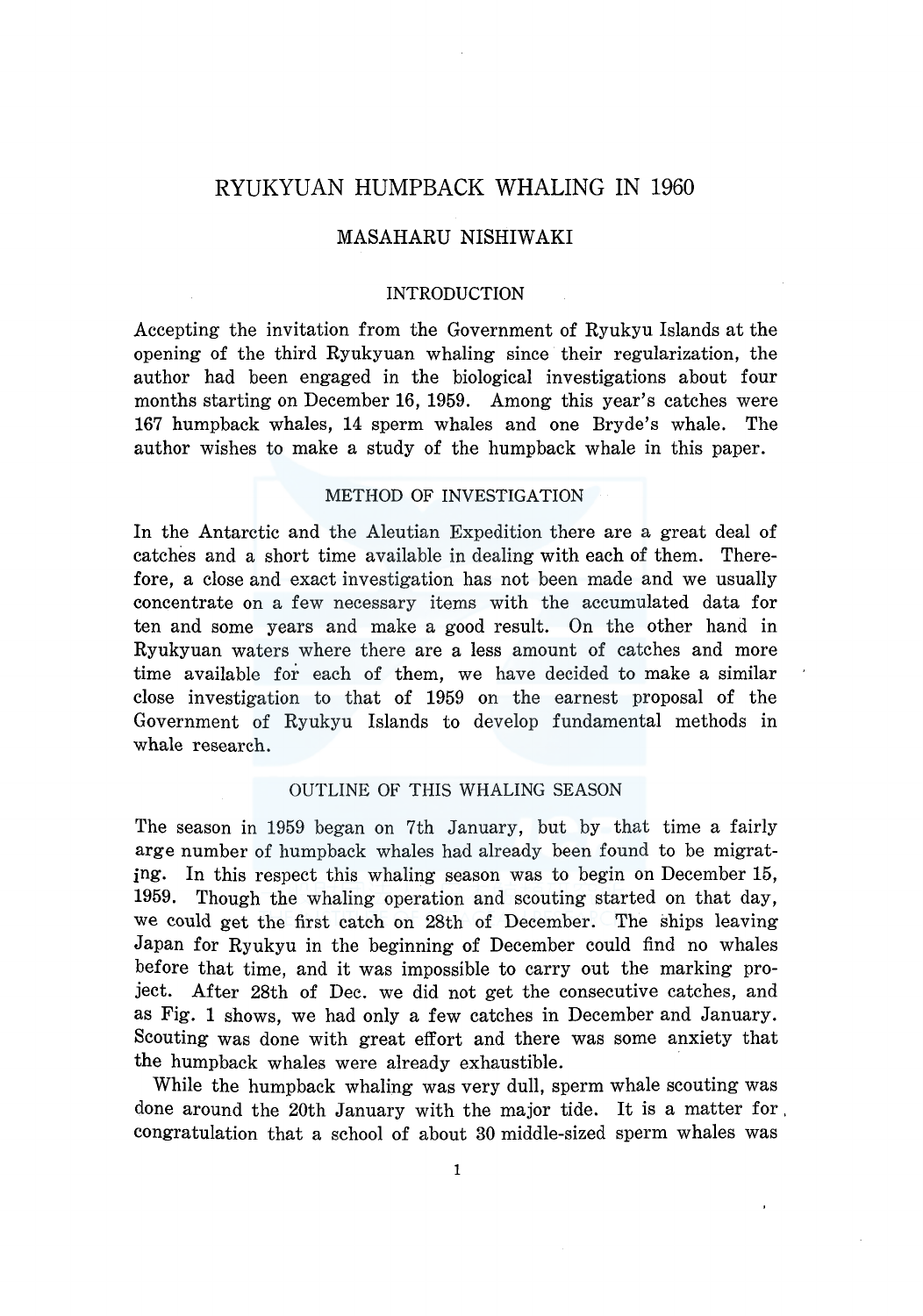#### M. NISHIWAKI

encountered and 14 of them were caught. In the following major tide. the author was requested to scout sperm whales, but it is to be regretted that active scouting was not done for the main purpose of catching humpback whales. A Bryde's whale was caught by chance on March 4, and we did not dare to scout the whale positively. It is, however, sincerely expected that the two species play an important part in the future Ryukyuan whaling.

In February the amount of catches rose favorably. It is not a rare phenomenon that the activity of marine animals is subject to the tidal and lunar rhythms. Reaching the conclusion that the whales, especially in case of coastal migration, must be subject to these changes, the author has shown the data of three-year catches applied to the lunar and solar calendars in Fig. 1.



Fig. 1. Daily catches according to lunar and solar calendar.

The season both in 1958 and 1959 was in full swing early in December according to the lunar calendar. The migration which comes round every twelve months is apt to occur earlier. It has something to do with water temperature and it must be regulated in nature, as there is a regulator in a leap year.

It is considered that there is some difference in the occurrence of migration period, and that whales come round just at a suitable temperature. The time of migration does not change by days, but by a month in relation with the major and neap tides.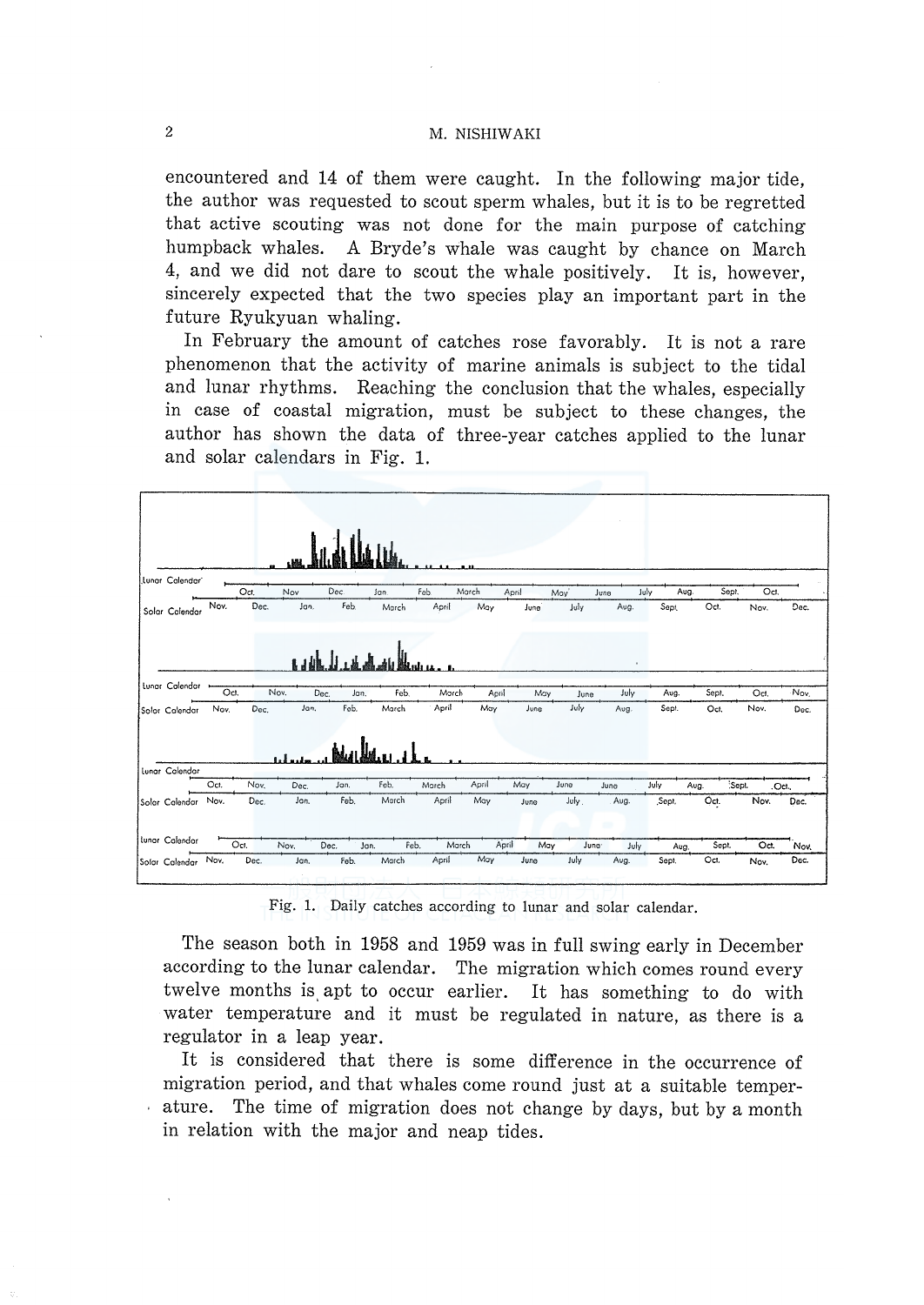In this way it is reasonable to think that the migration of main groups this year occurred not in the beginning of December, but in the beginning of January in the lunar calendar. The beginning of January in the lunar calendar referred to the beginning of February in the solar calendar.

The cause for the small amount of catches in that year is the scarce source of whales in the sea, as well as the disagreeable weather.

There were many windy days when the catcher boats could not find a blow as the sign of the appearance of a whale and therefore could not get any catches. This seems the main cause of the poor catch in the middle of February and also in the middle and at the end of March. The staying period of the main group was considered to be until the end of February in the lunar calendar, according to the two-year data, and so this year it was to be until the first decade of April. This year there ware comparatively some catches before 9th of April, but after that we could get nothing but two whales for 20 days between lOth and 29th of April.

#### COMPOSITION OF CATCH

In Table 1 there is a classification of the body length and physical condition. The male whose testis on either side is about 2.0 kg in weight is defined as mature. The female whose ovary contains neither new nor old corpus luteums is defined as immature. Some of them whose Graafian follicle was more than 30 mm in diameter was defined as puberty.

In the mature females, the stage was divided into three ; the *first ovulation stage* where a female whale has a new corpus luteum (sometimes two new corpora lutea are found), the *ovulation stage* where she has both a new (sometimes two) and some old corpora lutea, and the *resting stage* where she has some old corpora lutea and her Graafian follicle is less than 30 mm in diameter. The female whose Graafian follicle is more than 30 mm in diameter, though she has only some old corpora lutea is included in the *ovulation stage.* 

The *lactating whales* were defined as those who were found to be capable of secreting milk in mammary glands and who did not have any new corpus luteum or a Graafian follicle more than 30 mm in diameter. As the results of these definitions it was believed that from the process of the development of a Graafian follicle, existence or non existence of the new and old corpus luteum, the diameter of the old corpus luteum in a breeding area which different from a feeding area in the Antarctic or the Aleutian waters. The author divided into two groups ; the first group who brought up the calves last year and have

 $\mathbf{L}$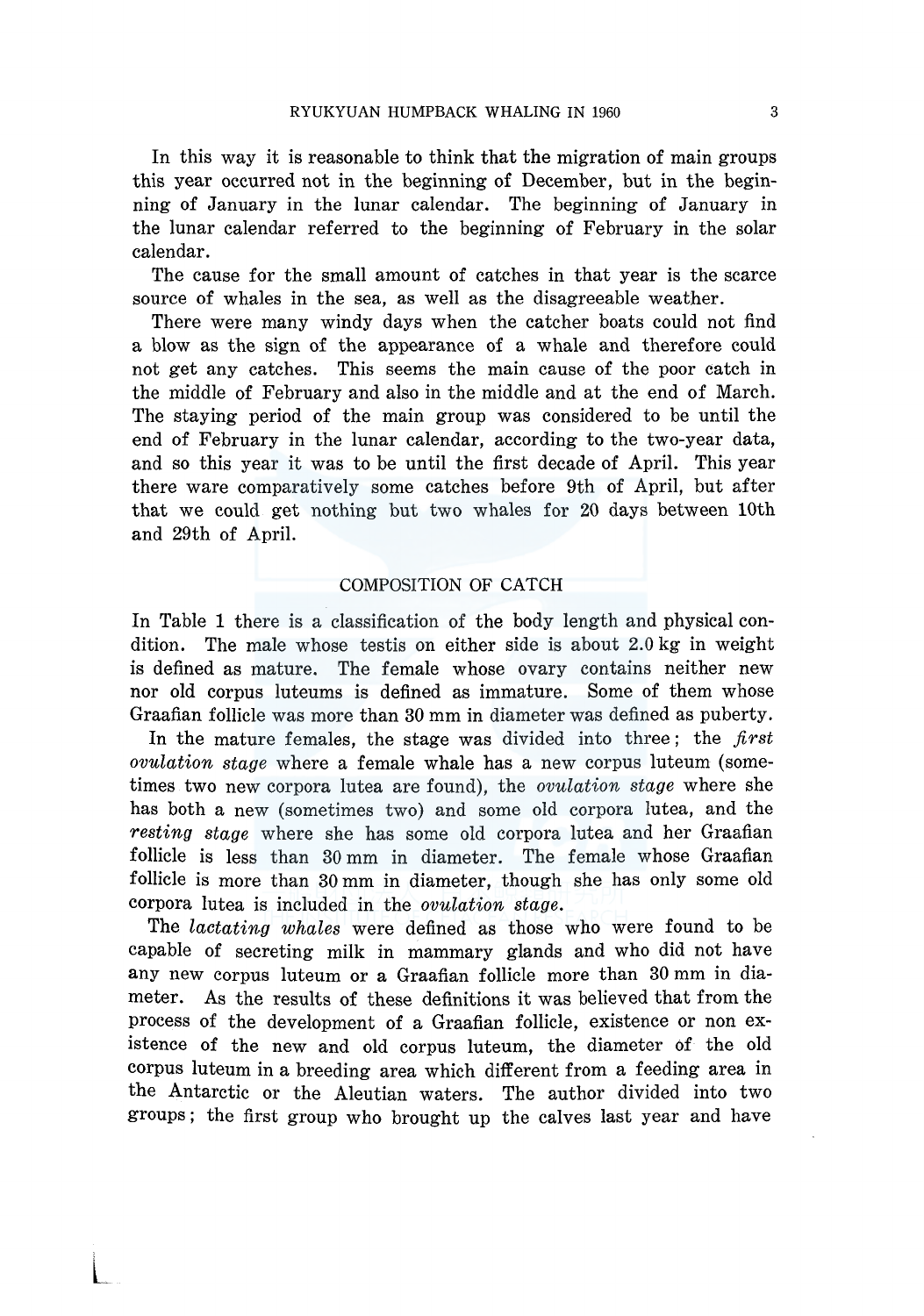|                                                                         |              |                                                          |                   |           |                          |                               |                    | M. NISHIWAKI         |                       |                     |                                                         |                |                                             |                                                              |                                                                                           |       |      |      |
|-------------------------------------------------------------------------|--------------|----------------------------------------------------------|-------------------|-----------|--------------------------|-------------------------------|--------------------|----------------------|-----------------------|---------------------|---------------------------------------------------------|----------------|---------------------------------------------|--------------------------------------------------------------|-------------------------------------------------------------------------------------------|-------|------|------|
|                                                                         |              | $\begin{array}{c}\text{Grad} \\ \text{total}\end{array}$ |                   |           | $\overline{\phantom{0}}$ | ndsonggmaghrgmmadad           |                    |                      |                       |                     | 167                                                     | 39.6           | 100.0                                       |                                                              |                                                                                           |       |      |      |
|                                                                         |              | Total                                                    |                   |           |                          |                               | 213088573184798221 |                      |                       |                     | $\frac{1}{101}$                                         | 40.3           | $\begin{array}{c} 60.5 \\ 00.0 \end{array}$ | 100.0                                                        |                                                                                           |       |      |      |
|                                                                         |              | Mature                                                   | Sum               |           |                          |                               |                    |                      |                       | aagatrowaan         | $-56$                                                   | 43.7           |                                             | $\frac{55.4}{100.0}$                                         |                                                                                           |       |      |      |
|                                                                         | Female whale |                                                          |                   |           |                          |                               |                    | $\rightarrow \infty$ | $\infty$ – – $\infty$ |                     | $\frac{1}{14}$                                          | 44.1           | 13.9)                                       | 25.0                                                         |                                                                                           |       |      |      |
|                                                                         |              |                                                          | Resting Lactating |           |                          |                               |                    | $\sim$ 4             | $\mathbf{H}$          |                     | $\ddot{\phantom{0}}$                                    | 42.1           | 6.9                                         |                                                              |                                                                                           |       |      |      |
|                                                                         |              |                                                          |                   | Multipola |                          |                               |                    | <b>24</b>            |                       | 675211              | 29                                                      | 44.8           | 28.7<br>43.8                                | 62.5                                                         |                                                                                           |       |      |      |
|                                                                         |              |                                                          |                   |           |                          | Ovulating                     | First              |                      |                       |                     | $-1$ $\infty$                                           |                |                                             | $\circ$                                                      | $\frac{40.8}{5}$                                                                          | (5.9) |      |      |
|                                                                         |              |                                                          | Puberty           |           |                          |                               | ⊣⇔⊣⇔               |                      |                       |                     | $\infty$                                                | 37.8           | 7.9                                         |                                                              |                                                                                           |       |      |      |
|                                                                         |              |                                                          | Immature          |           |                          |                               | a-mgruta--         |                      |                       |                     | 57                                                      | 35.8           | 36.7                                        | 6.9                                                          |                                                                                           |       |      |      |
| SIZE DISTRIBUTION OF THE WHALES CAUGHT ACCORDING TO PHYSICAL CONDITIONS |              |                                                          | Total             |           |                          | naaaa downaa aan a            |                    |                      |                       | 2                   | 66                                                      | 38.3           | $39.5$<br>100.0                             | 100.0                                                        |                                                                                           |       |      |      |
|                                                                         | Male whale   |                                                          | Mature            |           |                          |                               |                    |                      | 000444610             | $\mathbf{\Omega}$   | Z                                                       | 41.4           | 45.5                                        |                                                              |                                                                                           |       |      |      |
|                                                                         |              |                                                          |                   |           |                          |                               | Immature           |                      |                       |                     | $\sim$ $\sim$ $\sim$ $\sim$ $\sim$ $\sim$ $\sim$ $\sim$ |                |                                             |                                                              | \$                                                                                        | 35.5  | 54.5 | 10.6 |
| TABLE 1.                                                                |              | Body length<br>in feet                                   |                   |           |                          | នននិតដន្ទនិងនិទ្ធខ្លួនទី៩ដន្ទ |                    |                      |                       | <b>#4\$\$\$\$85</b> | Total                                                   | Average length | Maturity rate<br>Sex ratio                  | Rate of lactating<br>Rate of under size<br>Rate of ovulation | Rate of under size for total animals was 8.4%, and rate of immature animal was $43.7\%$ . |       |      |      |

 $\overline{\phantom{a}}$ 

- --~ ----- --

*.p..* 

 $\bar{\mathcal{A}}$ 

## 1. NISHIWA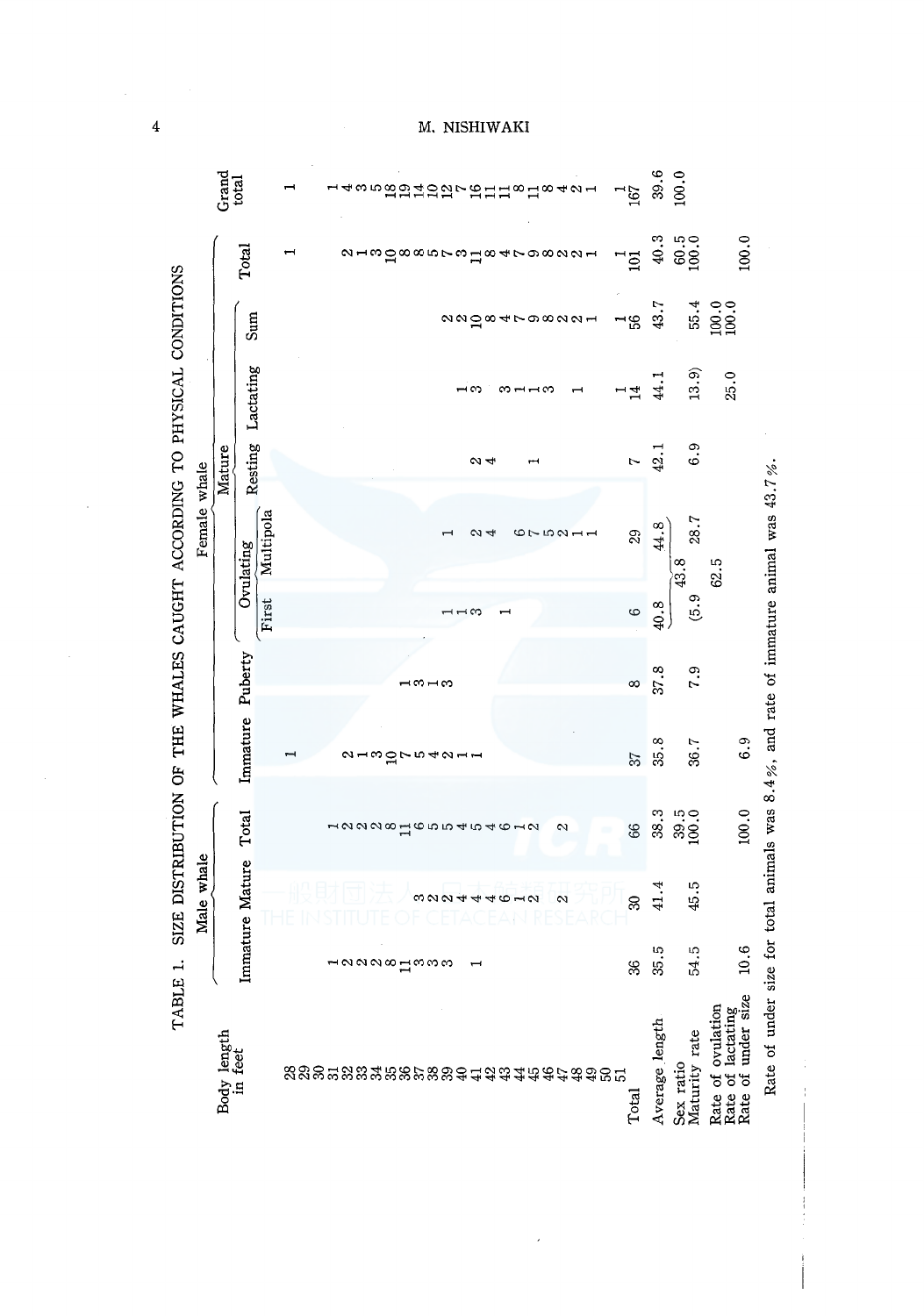weaned them this year and the second group who have been delivered of the calves and have been bringing them up this year.

In comparison of the results in 1959 and 1960, sexually immature whales,  $32.3\%$  of all in 1959 went up to  $43.7\%$  in 1960. This cause does not consist in the small difference of the female rate,  $36.7\%$  this year against  $36.5\%$  in 1959 but in the increasing rate of males,  $54.5\%$ this year against  $36.2\%$  in 1959.

It is known according to the investigations on humpback whales in Ryukyuan waters in 1959 and also in other waters that the migration begins with the young male group. Therefore in the season like that of this year when whaling started at the beginning of migration, it was considered that the rate of immature males increased. In the same reason there are naturally many whales whose body length are under the limitation, and it is attributed to this that the rate of under sized whale,  $3.7\%$  for 1959 went up to  $8.4\%$  for this year.

Fig. 2 shows the items in Table 1 according to the period. The period was classified by each month in 1959, but this year by the peak of the catches. There are four peaks; from Dec. 28th to Jan. 31st, Feb. lst to Feb. 22nd, Feb. 23rd to March 18th, March 19th to April 29th. In the first period as explained before, there are many immature groups, especially immature males.

As the season goes on, the average body length becomes longer, and it is easily understood that the male body length in the first period is short. Also the mature female whales increase in number, especially the rate of the lactating whales increased with the advance of period. This explains as last report, that the whales remaining to die in these waters are the females which have been delivered of the calves and have been bringing them up this year. Judging from this phenomenon, the delay of the season gives an unfavorable influence on the resources.

One more data for the early start of this season in comparison with the whale migration is the periodic change of the thickness of blubber. The measured thickness of blubber divided by body length was calculated and averaged in each period in Fig. 3. In the arrangement of data in 1959 and 1960 (according to the lunar calendar), not only the trend of the decrease but also the rate of value against the body length is the same in both years. Particularly the data on males is quite similar.. It is proved by many species that the relationship between fatness and thinness follows a way by the migration. Though blubber becomes thinner while migrating in these waters, this year the catch started in the period when it was thicker than last year.

The other items which are shown by the change of blubber thickness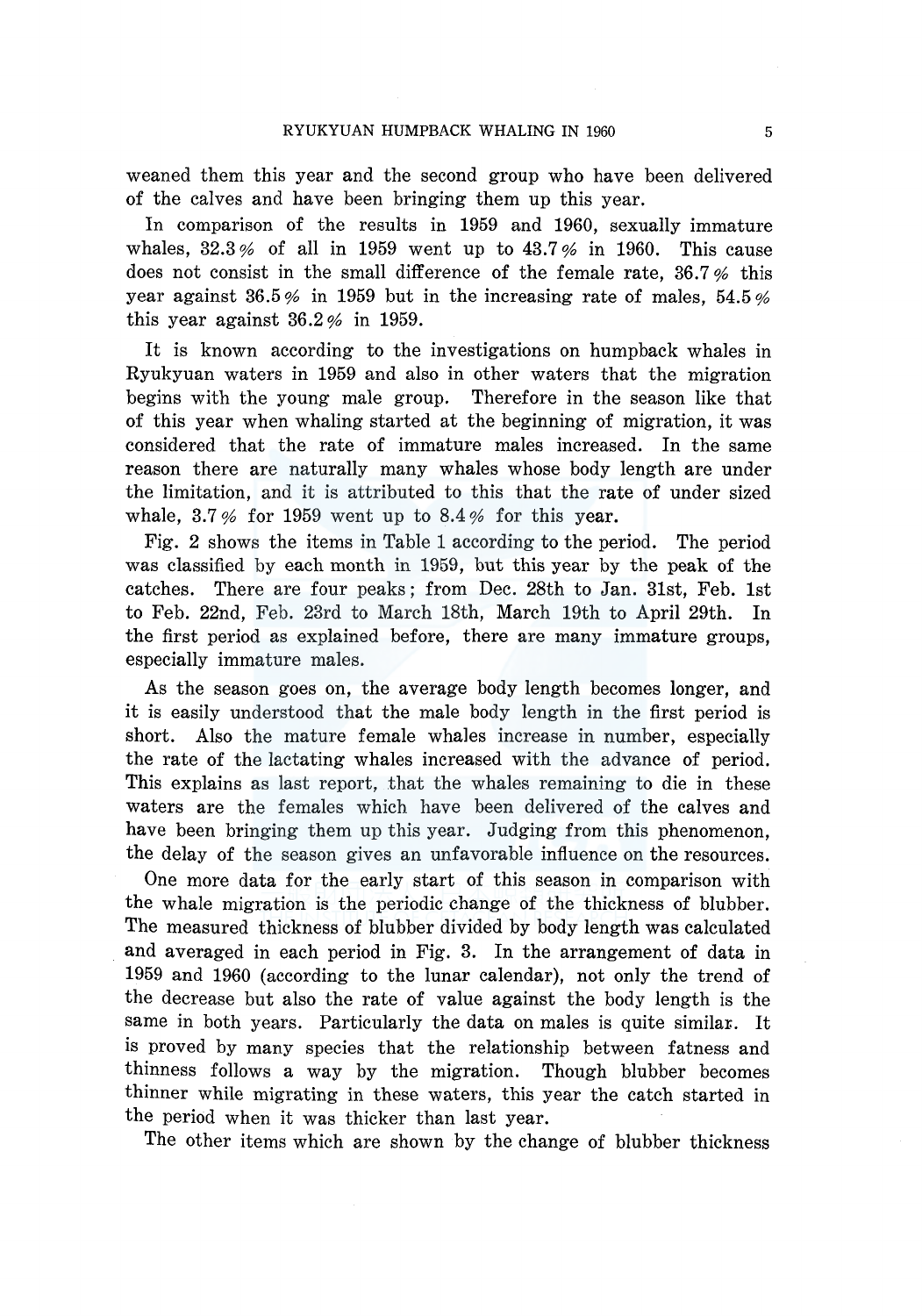

Fig. 2. Average length, sex ratio and percentage of sexual conditions on each period.



Fig. 3. Monthly decreasing rate of the thickness of blubber.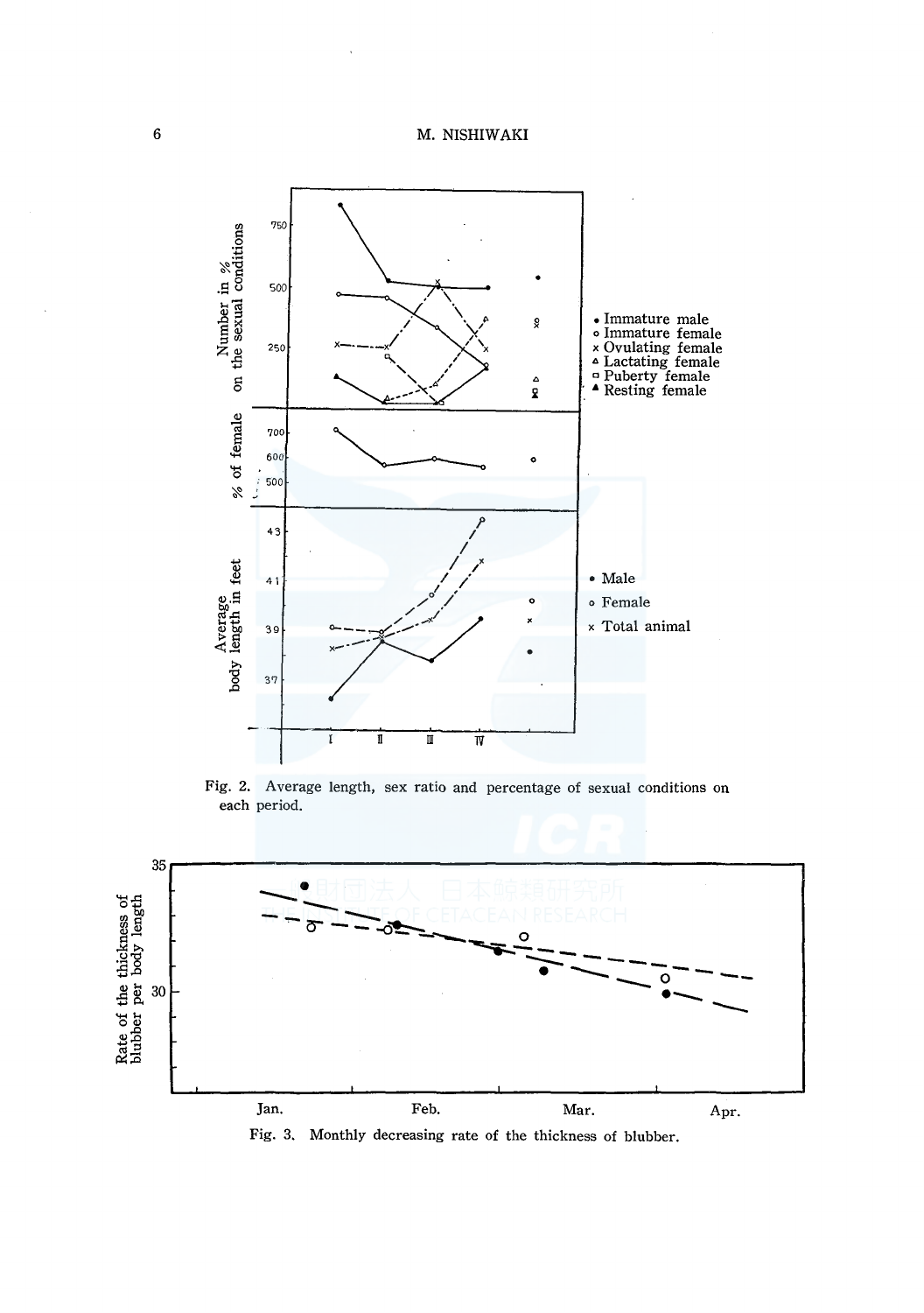quite agree with the last report, as the explanation is omitted.

#### EXAMINATION FROM GENITAL GLANDS

The weight of the testis was all measured this year and gave almost the same result as that of the data for 1959. Fig. 4 is shown the



Fig. 4. Geometric means of testis weight according to body length.

geometric means of testis weight according to the body length. On the supposition that the testis weight, when the whale gets sexually mature is 2.0 kg, the mature body length is between 37 and 39 feet. In female, the relationship between body length and total ovulation numbers is shown in Fig. 5, and the body length at the sexual maturity is between 39 and 40 feet. Other items are all similar to those in 1959.

Not a single data is found to change the schematic figures of the

L.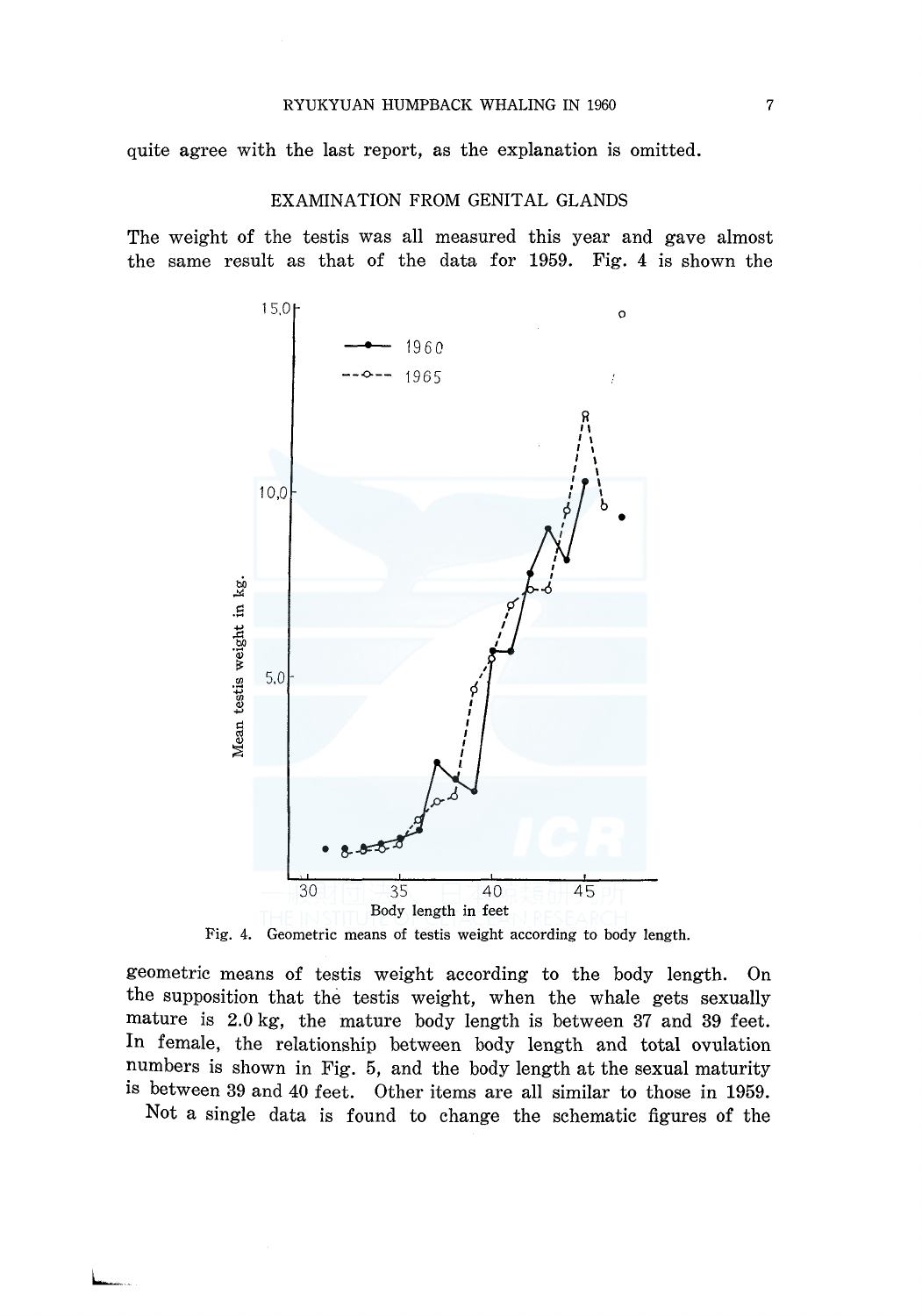#### 8 M. NISHIWAKI

humpback stock in Fig. 6 of the last report (in the Scientific Reports of the Whales Research Institute, No. 14) which was studied mainly from the physiological point of female whales.



RELATIONSHIP BETWEEN BODY LENGTH AND EAR PLUG

The relationship between body length and ear plug is shown in Fig. 6. The mean growth curve in this figure is taken from the report for 1959, and it is understood that the data both last year and this year show the same result. The fact in these items shows that the group of humpback whales migrating in the Ryukyuan waters this year is no other than the North Pacific stock of humpback whales of those previously reported.

#### STOMACH CONTENTS

No food has been found in the stomach under the investigation before April, and two samples were found to contain small shrimp type Crustacea in April. It was after the author left the islands, and the specimen were not checked. They, however, seems to be *Euphausia similis,* and the whales perhaps start feeding about this time of the year.

## PARASITIC ANIMAL

The infection rate of the parasitic animals, being similar to that of 1959 leaves nothing to be explained. The data giving the effective suggestions on migration were not available, but it was a rare case that some *Nematoda* species were found in the stomach and intestine of a whale.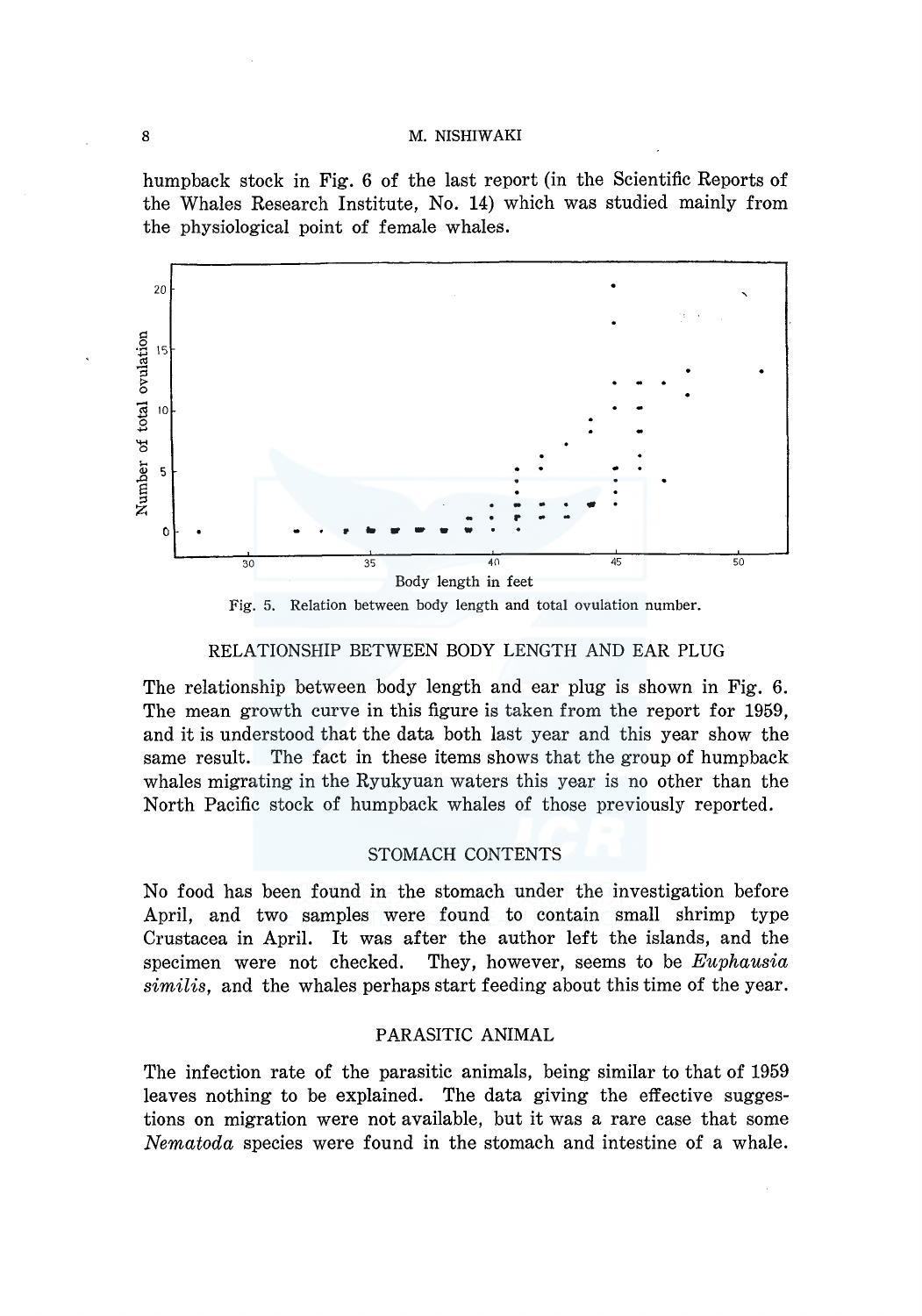

Number of ear plug lamination ( $age \times 2$ )

Fig. 6. Growth curve of body length according to the number of laminations in ear plug (age).

Cross and solid line: male, open circle and broken line: female.

## **BODY COLOUR**

In Table 2 there is a classification of white pattern distribution on the abdominal side according to the same standard in 1959. In the grade 1 or the black humpback group the percentage of occurrence is quite similar in these two years. In the grade 2 decreased it in this year, and in the grade 3 increased.

It is interesting to notice the tendency that there are more females than males with white pattern on the abdominal side in both years, but it is difficult to discriminate the migration groups only from this data.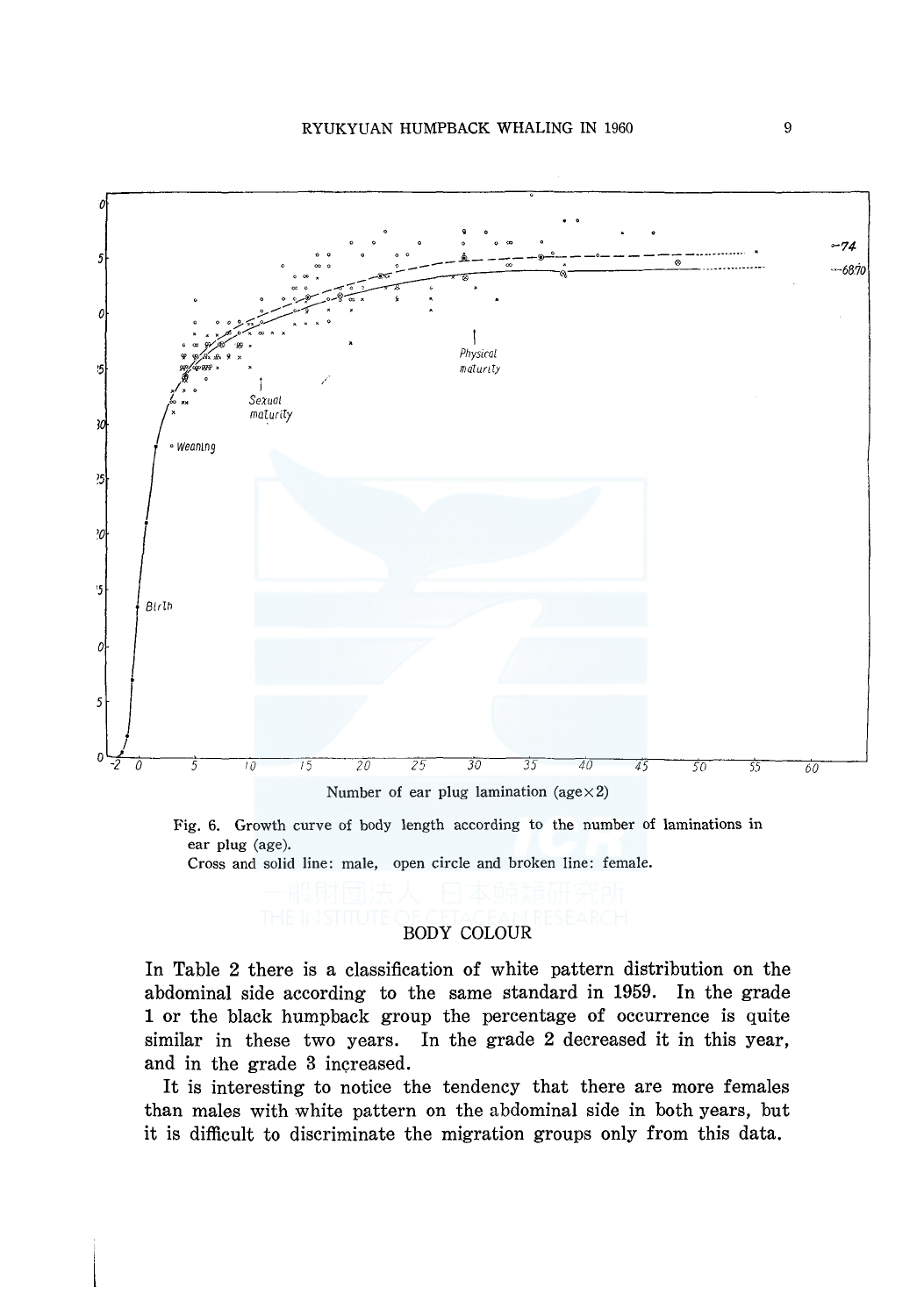| Period               | <b>Sex</b> | Grade of body color |                |                  |                  |  |  |  |
|----------------------|------------|---------------------|----------------|------------------|------------------|--|--|--|
|                      |            |                     | $\overline{2}$ | 3                | 4                |  |  |  |
| Dec. 28              | (Male      | 6                   | $\Omega$       | 0                | $\bf{0}$         |  |  |  |
| Jan. 31              | Female     | 12                  | 1              | $\boldsymbol{2}$ | $\bf{0}$         |  |  |  |
| Feb.<br>$\mathbf{1}$ | Male       | 23                  | $\theta$       | $\boldsymbol{0}$ | $\bf{0}$         |  |  |  |
| Feb. 22              | lFemale    | 26                  | 4              |                  | $\theta$         |  |  |  |
| Feb. 23              | (Male      | 23                  | 1              | 1                | $\mathbf{0}$     |  |  |  |
| Mar. 18              | l Female   | 36                  | 1              | $\overline{2}$   | $\boldsymbol{0}$ |  |  |  |
| Mar. 19              | (Male      | 12                  | $\bf{0}$       | $\theta$         | $\theta$         |  |  |  |
| Apr. 29              | Female)    | 16                  | $\bf{0}$       | $\bf{0}$         | $\bf{0}$         |  |  |  |
|                      | Male       | 54                  | 1              | 1                | $\mathbf{0}$     |  |  |  |
| Total                | Female     | 90                  | 6              | 5                | $\theta$         |  |  |  |
|                      | Animal     | 144                 | 7              | 3                | $\boldsymbol{0}$ |  |  |  |
| % of occurrence      |            | 93.5                | 4.6            | 1.9              |                  |  |  |  |

#### TABLE 2. OCCURRENCE OF BODY COLOR OBSERVED

# FREQUENCY OF OCCURRENCE OF BLOOD TYPES AND MIGRATION OF WHALES

(Examined by Mr. Kazuo Fujino of our Institute)

The similar method to that in 1959 was used in classifying the blood types, from Type 1 to Type 4. In Table 3 is shown the frequency of occurrence of Type 4 was almost the same in these two years, but there was a considerable difference in the frequency of occurrence between Type 1 and Type 3.

As far as the recovered whales which had been marked were concerned, there were three in 1958, one in 1959 and one in 1960. The captured ones in 1958 and 1960 were all marked in the Aleutian waters

|  |                             | TABLE 3. FREQUENCY OF OCCURRENCE OF BLOOD TYPES |
|--|-----------------------------|-------------------------------------------------|
|  | COMPARED WITH THE LAST YEAR |                                                 |

**Occurrence** 

| Blood type     | 1959   |          |        | 1960     |
|----------------|--------|----------|--------|----------|
|                | Number | Per cent | Number | Per cent |
|                |        | 1.0      | 2      | 2.35     |
| $\overline{2}$ | 4      | 4.0      | 8      | 9.4      |
| 3              | 7      | 7.0      | 2      | 2.35     |
| 4              | 87     | 87.0     | 73     | 85.9     |
| 5              |        | 1.0      | 0      | 0.0      |
| 2 or 3         | 100    |          | 85     |          |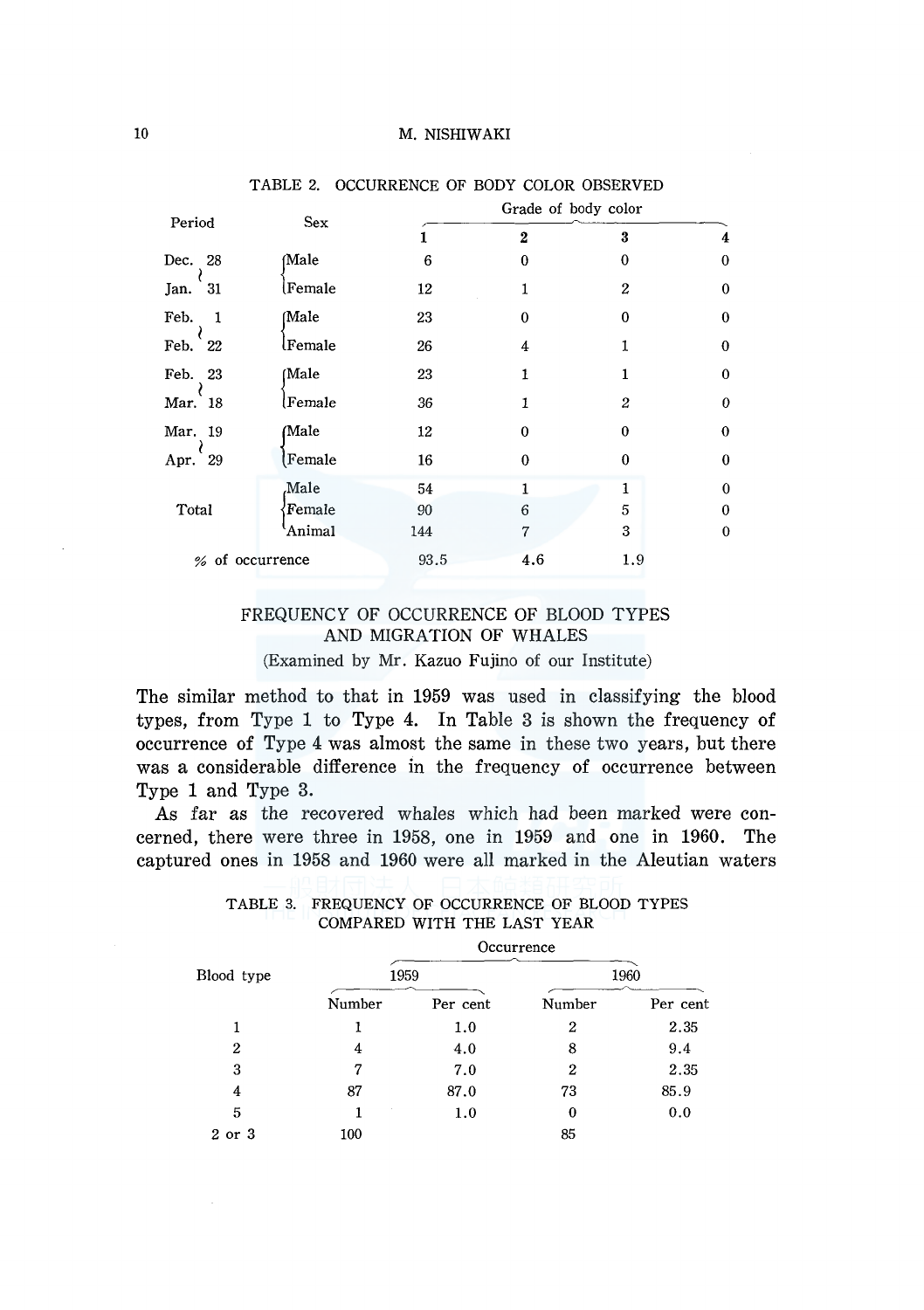in 1956. The captured one in 1959 was marked in the same area in 1954. In 1954 there were much more marked whales than in 1956. If the humpback whales from the North Pacific consist of the only one population to mix equally and migrate together, it is said with safety that several of the marked whales in 1954 ought to be recovered.





If the mixture is equal in the blood type, the frequency of the occurrence also ought to be similar, too. It is presumed by the difference of the recovering rate of marked whales and the rate of occurrence of the blood types in both years that the captured group of the humpback whales migrating in Ryukyuan waters in 1958 is the same group in 1960, being different from the group in 1959. In other words the humpback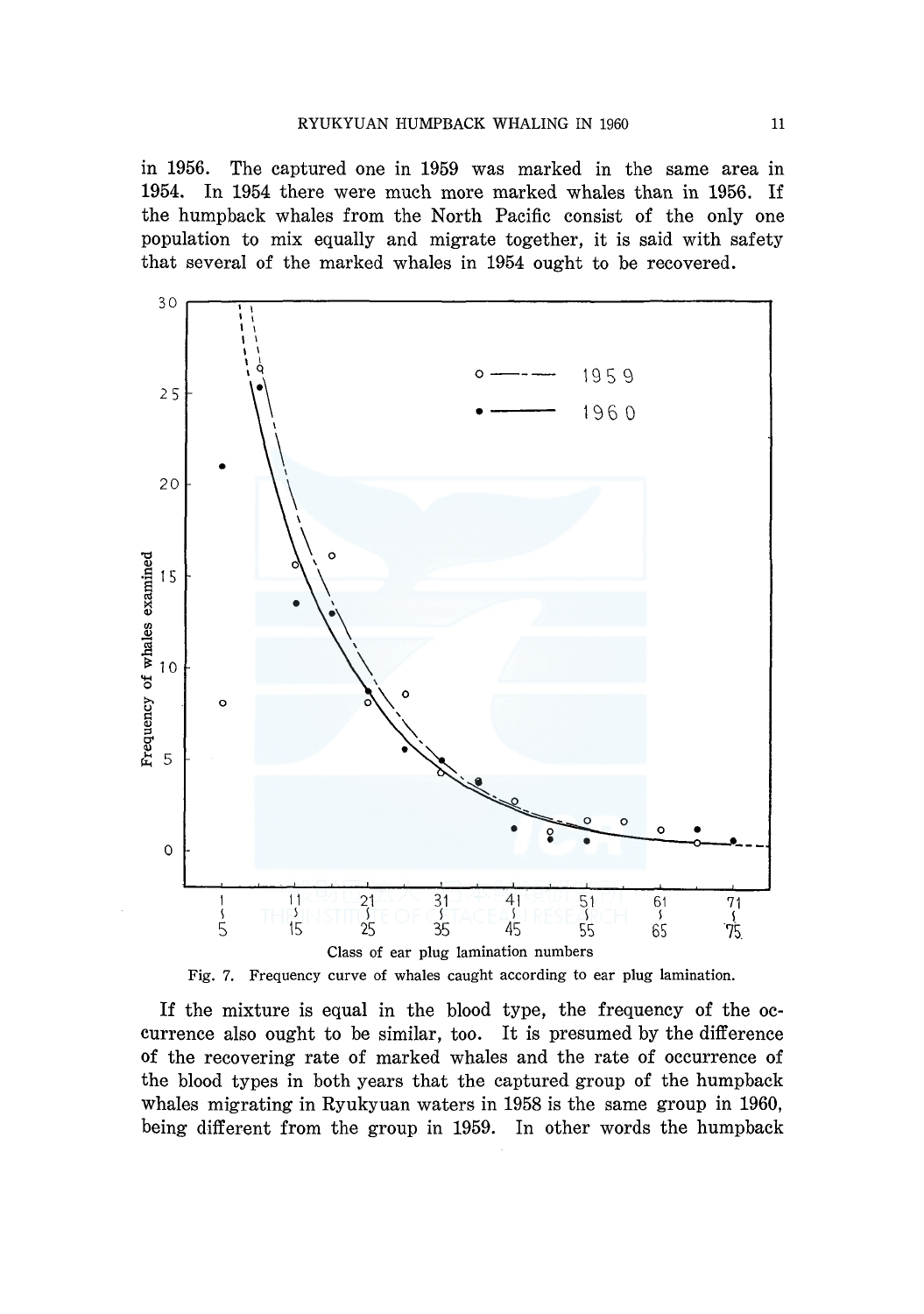## 12 M. NISHIW AKI

whales from the Aleutian waters may be regarded not to be of one group but to be of the groups that migrate in turn every other years. In order to reach the conclusion the studies on the heredity of blood types and the marking investigations are necessary as well as the data collection in the Aleutian water.

## PRESUMPTION OF STOCK FROM EAR PLUG SURVEY

The collection of ear plugs to supply us with the most suitable data on the age determination is due to the great cooperation of the Fisheries Agency of the Government of Ryukyu Islands as well as the recogni-





tion of its significance and the progress of collecting techniques. The data from the ear plugs of 162 whales among the 167 catches for this year has been used successfully.

Owing to the small number catches, individual data was summed up in each 5 laminations, and then the frequency was calculated. It was thus used to presume the stock of whales. In Fig. 7 is the frequency curve according to the ear plug laminations.

The mortality curve which was based on the above items is shown in Fig. 8. Both of these curves are quite similar to those of last year.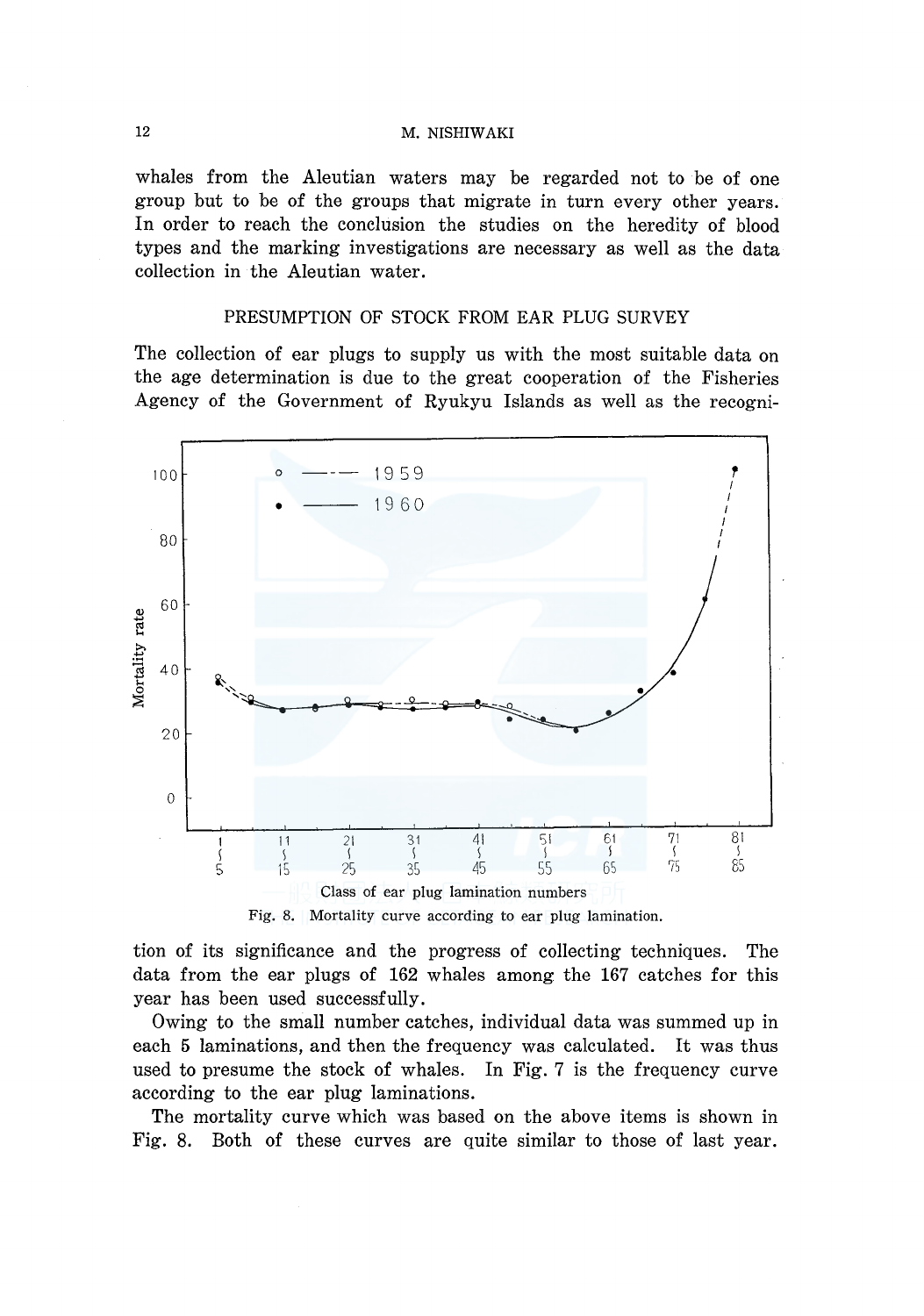In Fig. 7 there is a small decrease. It is considered that, however, the effect of the present catches do not give a considerable decrease on the stocks.

#### **CONCLUSION**

The above mentioned results in each item have been summarized as follows.

1. It may be reasonable to think over the late migration of the humpback whales according to the lunar calendar. Therefore the migrating period of the main group in the next season will be from early in December to late in February in the lunar calendar, or from January lOth to the middle of April in the solar calendar.

2. Judging from the biological investigations, the humpback whales are apt to decrease in number year by year. The stock may not be small enough to be indicated by the catches. The main cause of the decrease of migrations (known by sights and catches) is an unfavorable weather especially an unusually greater amount of windy days when a blow could not be found.

It is still unknown whether the humpback whales will be intelligent enough to change their migrating routes because of the increase of catching intensity. The further investigation is necessary to solve this problem.

3. This whaling season started too early and therefore they became impatient not to choose the whales. As a result this brought the decrease of average body length and the increase of the catching rate of immature whales.

Afterward, a bad weather and strong wind at the time of the migration of the main group also brought the decrease of discoveries and of the catches, even per a catching effort. Therefore there was an increase of the catches below the catching limit, but fortunately they were only 8.4 % of all. The main cause of the decreasing tendency of stocks which has been mentioned above must be taken great care of.

4. The whales before the main group migrate, mainly consist of young, small whales, as has been considered. The whales that remain after the main group is gone, are the females bringing up the calves. From this fact the best time of the seasons must be adequately chosen and the intensive operations must be made. The method of prolonging the season and spending as much as all gained ought to be abandoned without hesitation.

There are usually male whales though young and small before the migration of the main group, and the early start of the season seems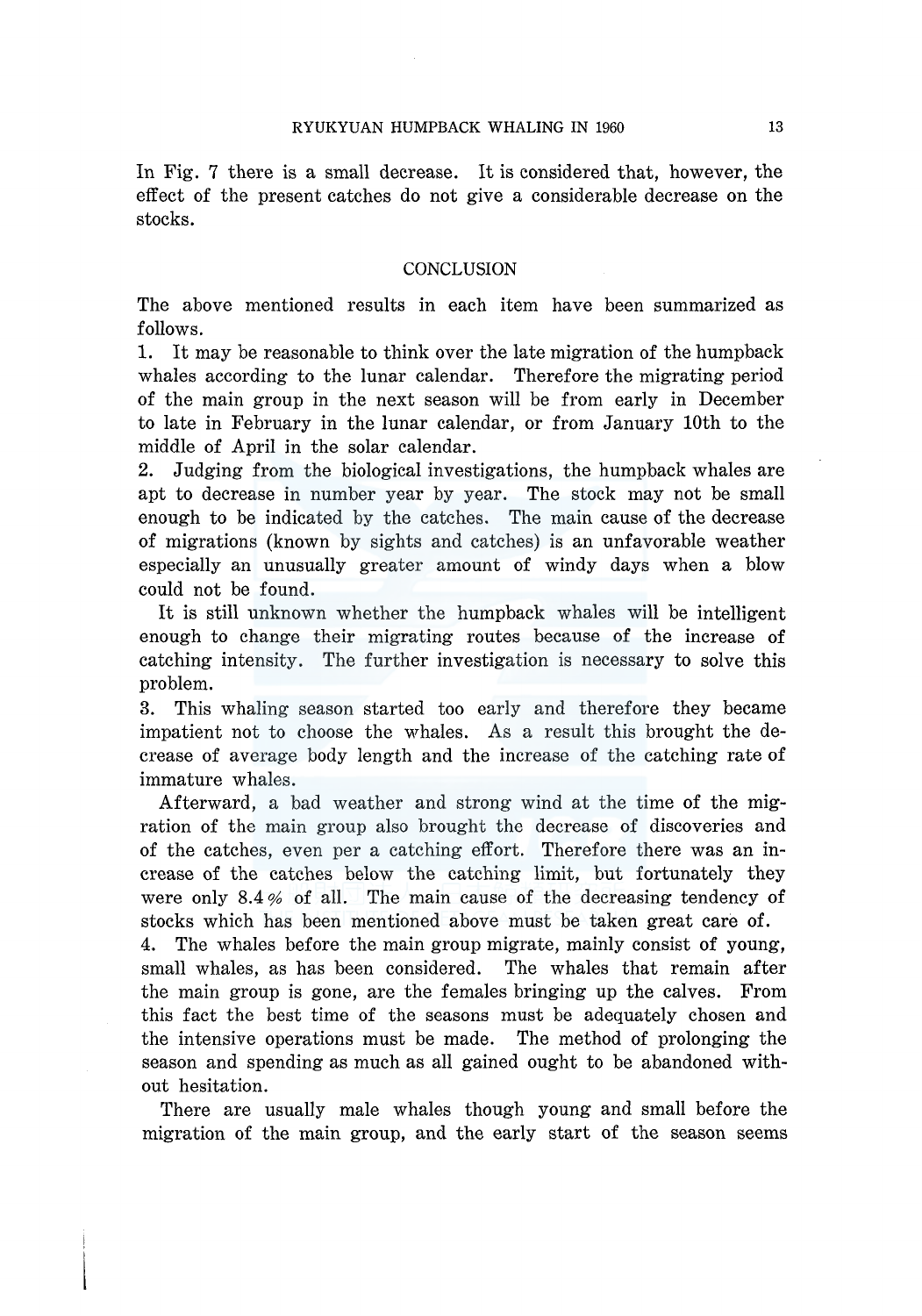## 14 M. NISHIW AKI

to have little drop on the stocks.

5. Judging from the recoveries of the marked whales and the rate of occurrence of blood types, the same group does not migrate every year. If some groups migrate wilfully all over the North Pacific waters, and one of them migrates to the islands in turn, the stocks all over these waters must be taken into consideration.

In order to make these facts sure, it is necessary to continue whale marking in Ryukyuan, Aleutian and California waters and also to continue biological investigations. This requires a great deal of time, and if, for instance, during that time A and B groups among all that gather to the Aleutian area to seek for food, migrate to Ryukyuan waters, and C and D groups do not happen to migrate, it will be a serious condition to the Ryukyuan whaling.

The safety operation is to be made if the quota is fixed against the worst conditions. It is important after all to find the standard numbers of migrating whales in the Ryukyuan waters. In this season the decrease of discoveries which occurred by many causes increased catching intensity a good deal. As a result the profit was not large in proportion with the expense. The whale stocks are limited and therefore the profitable operations must be made.

In order to make this possible, incooperation of the organizations, decrease of the number of catches, and use of small numbers of excellent boats are thought necessary.

#### ACKNOWLEDGEMENT

In concluding the report for the season of 1960, the author wishes to thank every one concerned for his kindnesses suggestions and assistances. All the efforts that the officials of USCAR had to make the Ryukyuan whaling an enduring industry set a good example to us, and they were heartedly appreciated.

The author must particularly acknowledge his request of the cooperation of the U.S. helicopter troop. With this, our work proved more fruitful than last year.

The author has a great admiration for the earness of the Ryukyu Government officials to the development of the whaling industry, which can be grasped through the mastery of the techniques by the whaling inspectors and their fine leadership given to the Fisheries Agency, and besides this he expresses his hearty thanks for their cooperation to the investigations.

Great thanks are also due to each member of the Ryukyuan whaling association who has always given a big favor in spite of the unexpected